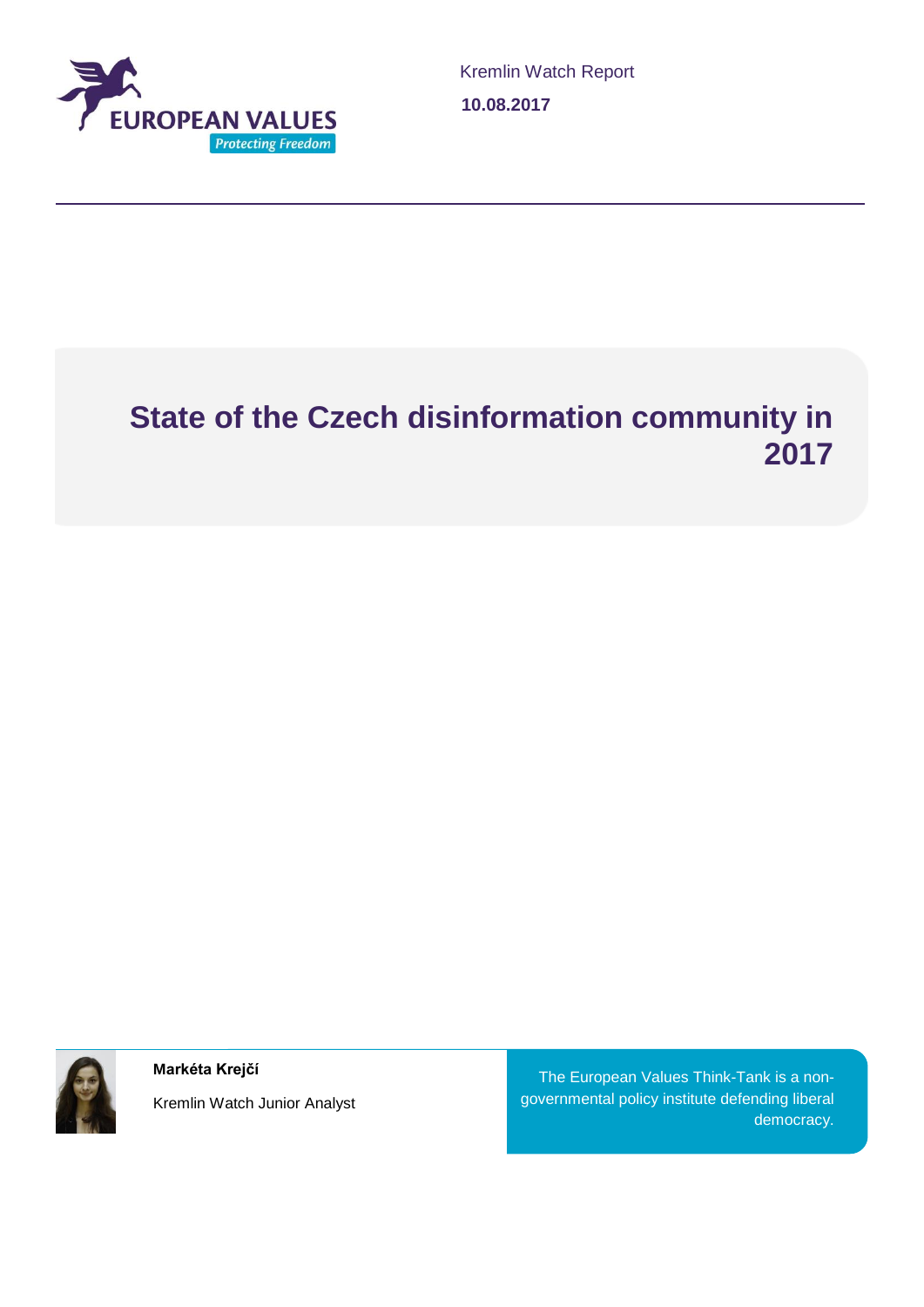

## **1. About this Report**

The following Kremlin Watch Report deals with the activities of the Czech disinformation community. Specifically, it provides an overview of the key systematic findings about Czech disinformation outlets based on investigations into the topic carried out by the Kremlin Watch Program since November 2015. Therefore, it is not an in-depth research into individual cases, nor an overview of the whole disinformation scene, which includes non-governmental organisations, informal groups on social media, politicians and other entities. It is rather a brief excursion into the topic with some examples of the most powerful and active disinformation outlets and their practice. It will mostly serve to those exploring the topic, and it will also provide a general overview to all who are not yet aware how the Czech local disinformation scene works. Given the fact that the report deals with an issue that is dynamic and volatile, general trends that are identified in this report might slowly change depending on the receptivity of the Czech public to disinformation.

### **2. Actors and motivation of their behaviour**

The Czech disinformation scene is disproportionately well-developed compared to the other Visegrad countries. Altogether, there are **about [four dozen](http://www.evropskehodnoty.cz/fungovani-ceskych-dezinformacnich-webu/weby_list/) of relevant** (with more than 5000 monthly clicks) and **active** (with new content every week) **disinformation websites** in the Czech Republic with mostly hidden proprietary, personal and financial structures; regularly spreading disinformation, mixture of facts, half-truth and conspiracy theories in line with the Kremlin's position.

All the disinformation web platforms picture themselves as the only "truly independent" media which fight "against censorship of political correctness" or alleged Brussels/American propaganda. Based on this narrative, they also seek financial help from readers, claiming that as subjects to repression by the establishment they are on the edge of shutdown.

In 2015, the [Association of Independent Media,](http://www.nezavislamedia.cz/) which brings together people from the disinformation community and conspiracy theorists, was founded. Every year, it awards the "Kramerius Prize for Independent Journalism". Not surprisingly, among its declared goals, the Association accuses public media of "censorship, manipulation and influence of interest groups".

Czech disinformation outlets differ a lot in terms of their activity and the space that they give to disinformation and conspiracy theories. There are outlets which are direct authors of disinformation (disinformation web platforms) as well as those who take the most of their content from websites on the same wavelength (disinformation sites without their own content – so-called aggregators).

We estimate that **about one hundred people are actively publishing on these platforms – most of them Czech citizens**. Since the discussion regarding pro-Russian disinformation campaign in the Czech Republic accelerated in 2015, the number of like-minded websites and blogs has been steadily growing. However, the core of the Czech disinformation scene is currently composed of approximately six platforms. Namely Parlamentní listy (Parliamentary Letters), AC24, AE News (also known as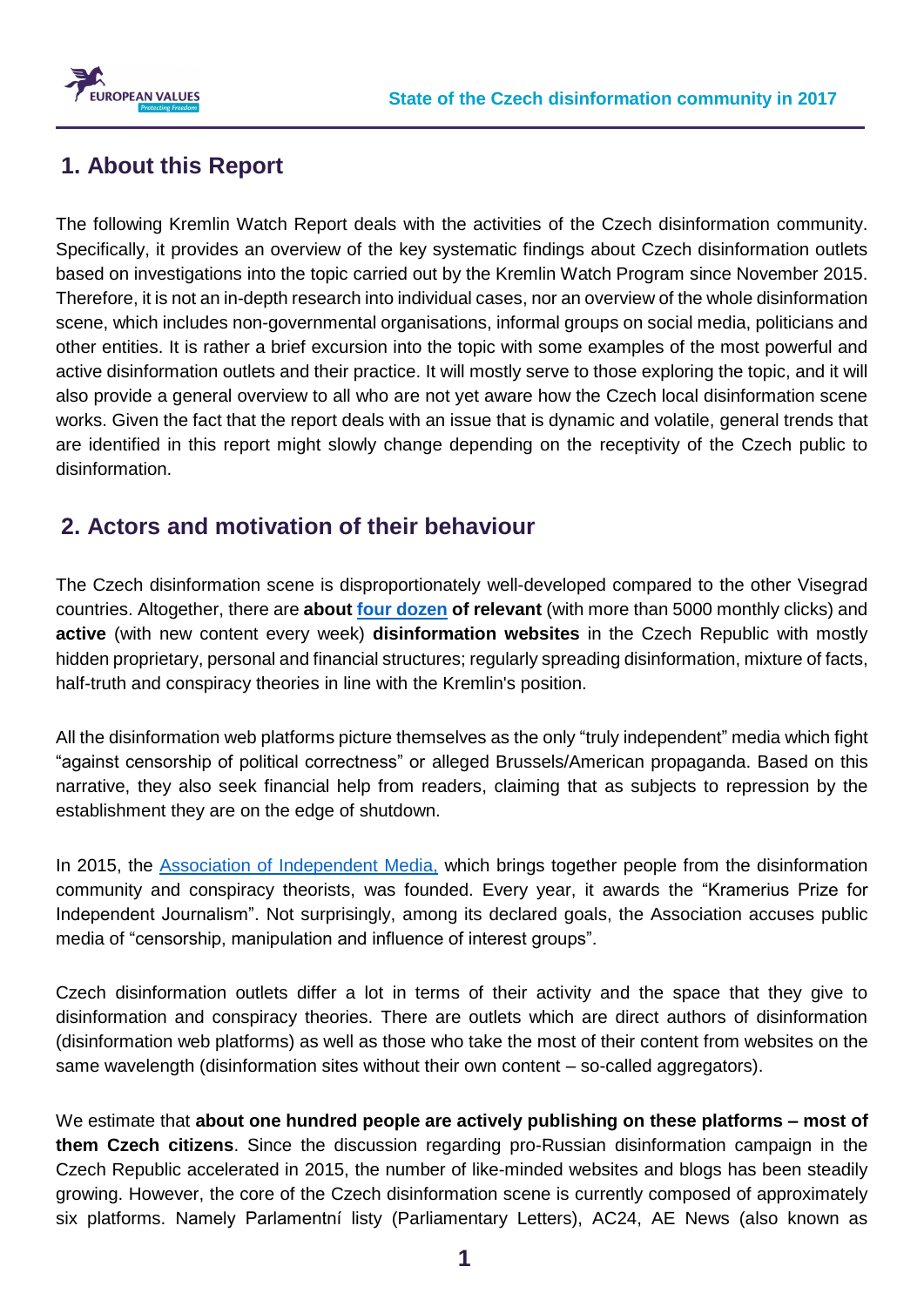

Aeronet), Nová Republika (New Republic), První Zprávy (First News) and Sputnik CZ (the Czech branch of international media outlet Sputnik News).

The key individuals who are behind these platforms are most probably motivated by their personal economic interests with a lack of social responsibility (e.g. Our Media Inc.) or by their personal conviction. Those forming the second group are usually looking for alternatives to the current political system or to the Western democratic order and foreign policy, hence they admire and adhere to Vladimir Putin´s Russia (AC24, Protiproud, NWOO.org).

Narratives expressed in their articles are amplified by other activities. This include organization of public events and members gatherings. For example, the New Republic outlet organizes seminars for its members on regular basis. In the past, the AC24 set up a conspirative and esoteric print periodical called [Vědomí](http://vedomi.cz/) (Consciousness), but it soon came to an end due to funding problems associated with a small number of readers. Last but not least, a few internet-based broadcastings filled with outright lies exist as well.

Although they all spread disinformation to the clear benefit of Russia, **no major direct link between Czech disinformation outlets and the Russian government has yet been proven**. The explanation is that most of the members of the disinformation community are willing to spread pro-Kremlin content only based on their ideological motivation and personal conviction. Of course, with the exception of [Sputnik CZ](https://cz.sputniknews.com/) being funded by the government of the Russian Federation in 2014. However, future cooperation cannot be excluded considering already established ties between some individuals active on Czech disinformation platforms and Russians. Recently, a group of Czech disinformers [attended](https://zpravy.aktualne.cz/domaci/rusove-platili-sjezd-slovanu-prijeli-i-dezinformatori-sefa-c/r~5f186c7a4f7311e7886d002590604f2e/?redirected=1502039065) the Slavic Congress in Moscow, which was partially paid by Russians. Among visitors, there were also representatives of the unrecognized Donetsk and Luhansk People´s Republic. Moreover, the chief of the Czech delegation was also privately received by the ambassador in Moscow Vladimír Remek. Similar events serve to spread pro-Kremlin thoughts and are part of the expanding Russian influence.

## **3. Disinformation business of Parlamentní listy (Parliamentary Letters)**

Among all entities mentioned above, the most influential is *Parlamentní listy*. It is operated by the company Our Media Inc., which is owned by Ivo Valenta, a well-known Czech businessman and a member of the Czech Senate. Since the outbreak of Ukraine crisis, Our Media Inc. has developed a whole business model unprecedented within Czech disinformation platforms. Besides Parlamentní listy, it operates several other disinformation or manipulative servers including some strongly pro-Kremlin websites.

Because of its name and the use of the national emblem, readers were confused and thought that it was operated by the Czech Parliament. Therefore, the Chamber [of Deputies](https://www.psp.cz/sqw/cms.sqw?z=3911) released a public statement in which it distanced from Parlamentní listy.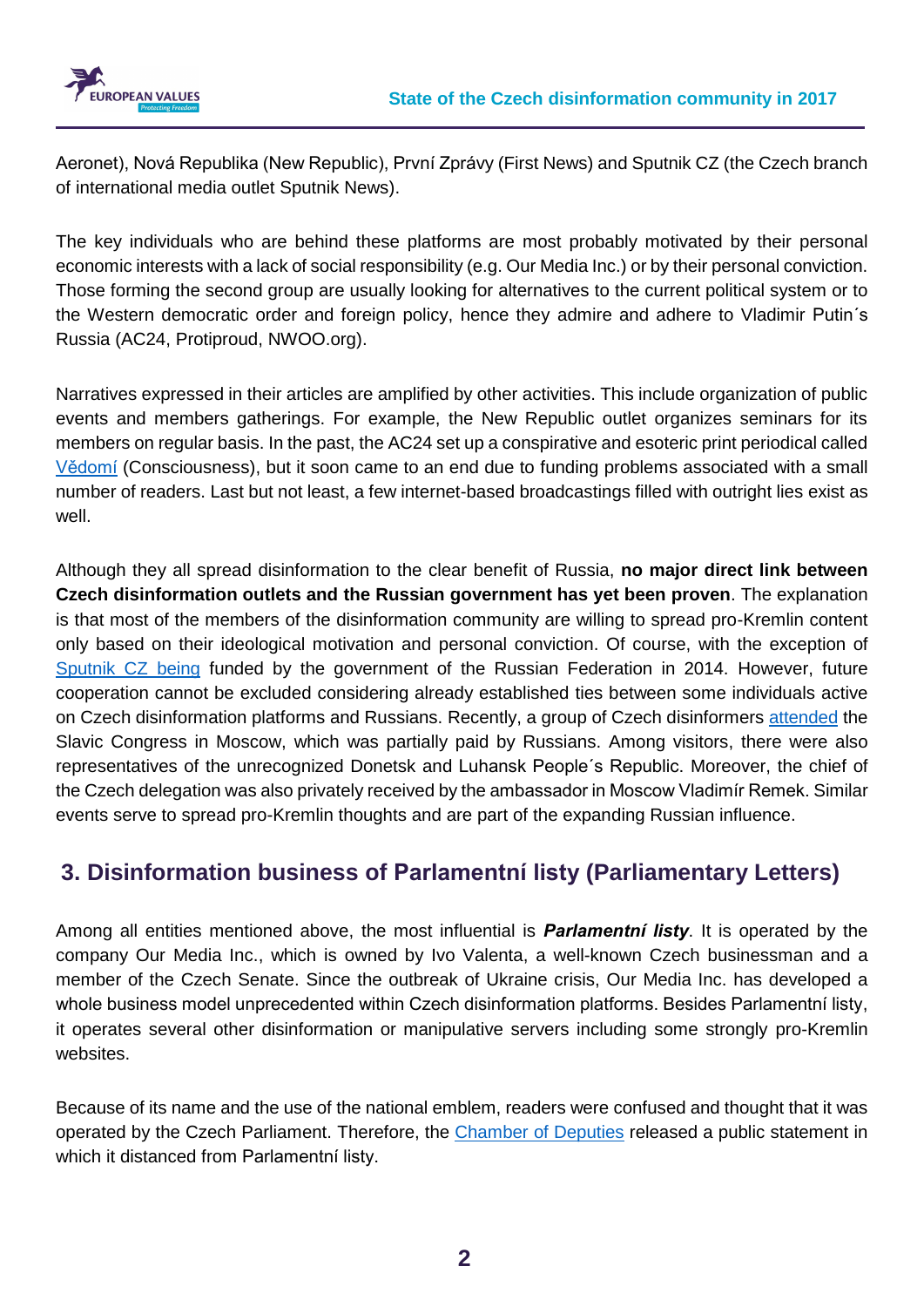

Together with Sputnik CZ, they are also the most active with up to 1200-1400 articles monthly. However, Parlamentní listy is the most read. With more than 700.000 readers per month (in a country of 10 million people), it is now on the 49th place in terms of traffic rank within the country measured with the [SimilarWeb.](https://www.similarweb.com/website/parlamentnilisty.cz#overview)

According to a [research](http://www.evropskehodnoty.cz/wp-content/uploads/2016/06/Vyzkumna_zprava_Analyza_manipulativnich.pdf) conducted by the Masaryk University in Brno, Czech Republic, Parlamentní listy oscillates between "the grey zone of pro-Kremlin manipulation" and serious media. What is more, it uses manipulative techniques even more often than Sputnik CZ. To illustrate this issue, in the past, one of the well-known conspiracy theorists Paul Craig Roberts was presented as "well-acquainted expert from [Washington"](http://www.parlamentnilisty.cz/arena/monitor/Brexit-mozna-zachranil-svet-od-treti-svetove-valky-Obeznameny-expert-z-Washingtonu-ma-jasno-442949). Nevertheless, despite the evident violation of the principles of serious journalism, they are considered a trusted source of information by some politicians across the political spectrum.

The Parlamentní listy outlet gives de facto unlimited space for politicians from various groups, including extremists, who can set up an account. Via their personal profile, they reach the public by posting opinion articles and answering reader´s questions. In addition, there are plenty of politicians as well as experts from various fields who frequently give interviews to Parlamentní listy and similar disinformation outlets. Not only members of the Communist Party of Bohemia and Moravia (KSČM), which openly backs the Russian political regime and promotes disinformation platforms on its official webpage, but also some members of the largest political parties that stand firm to support the pro-Atlantic orientation of the Czech Republic, such as ANO or the Czech Social Democratic Party (ČSSD).

# **4. Symbiosis between some Czech politicians and disinformation outlets**

Some politicians are living in symbiosis with disinformation outlets. Among them, the Czech president Miloš Zeman is probably the most important ally of the so-called alternative media which he considers to be trustful. Especially the Parlamentní listy outlet received considerable [support](http://www.parlamentnilisty.cz/arena/rozhovory/Milos-Zeman-posila-vzkaz-ctenarum-PL-Prozradil-co-chce-dojednat-s-Trumpem-Putinem-a-Si-Tin-pchingem-odsoudil-evropske-politiky-a-promluvil-k-prezidentske-volbe-469221) from the Czech president, who is also well-known for his negative attitude towards journalists and media outlets that are criticising him. For this reason, he accuses mainstream media, [especially](http://www.lidovky.cz/zeman-opet-napadl-ct-neni-objektivni-ani-nezavisla-a-ani-profesionalni-1e9-/zpravy-domov.aspx?c=A170223_174110_ln_domov_gib) the Czech Television, of being dependent, unprofessional and biased. In exchange for his support to alternative outlets, he is endorsed by them. But it is not only his advocacy for disinformation outlets but also his alignment with the Kremlin that raises concerns among experts. All in all, he has repeated false statements propagated by the Kremlin on several occasions and is used the most by the domestic Russian propaganda for the legitimation of the Putin regime.

Undoubtedly, there are social consequences arising from his behaviour. Firstly, he undermines trust in democratic institutions such as the main public broadcaster. Secondly, he serves as a source of legitimacy and credibility of disinformation platforms. Finally, he is used for the legitimation of the Putin regime; thus, heading the Czech Republic off the West. Nevertheless, Miloš Zeman is not the only politician spreading the Kremlin's lies, other names can be found in the Czech language Kremlin Watch Report [Who shares pro-Kremlin sites on Facebook.](file:///C:/Users/Barbara/Documents/EVROPSKÉ%20HODNOTY/Drive/šablony/Who%20shares%20Prokremel%20sites%20on%20Facebook%3f)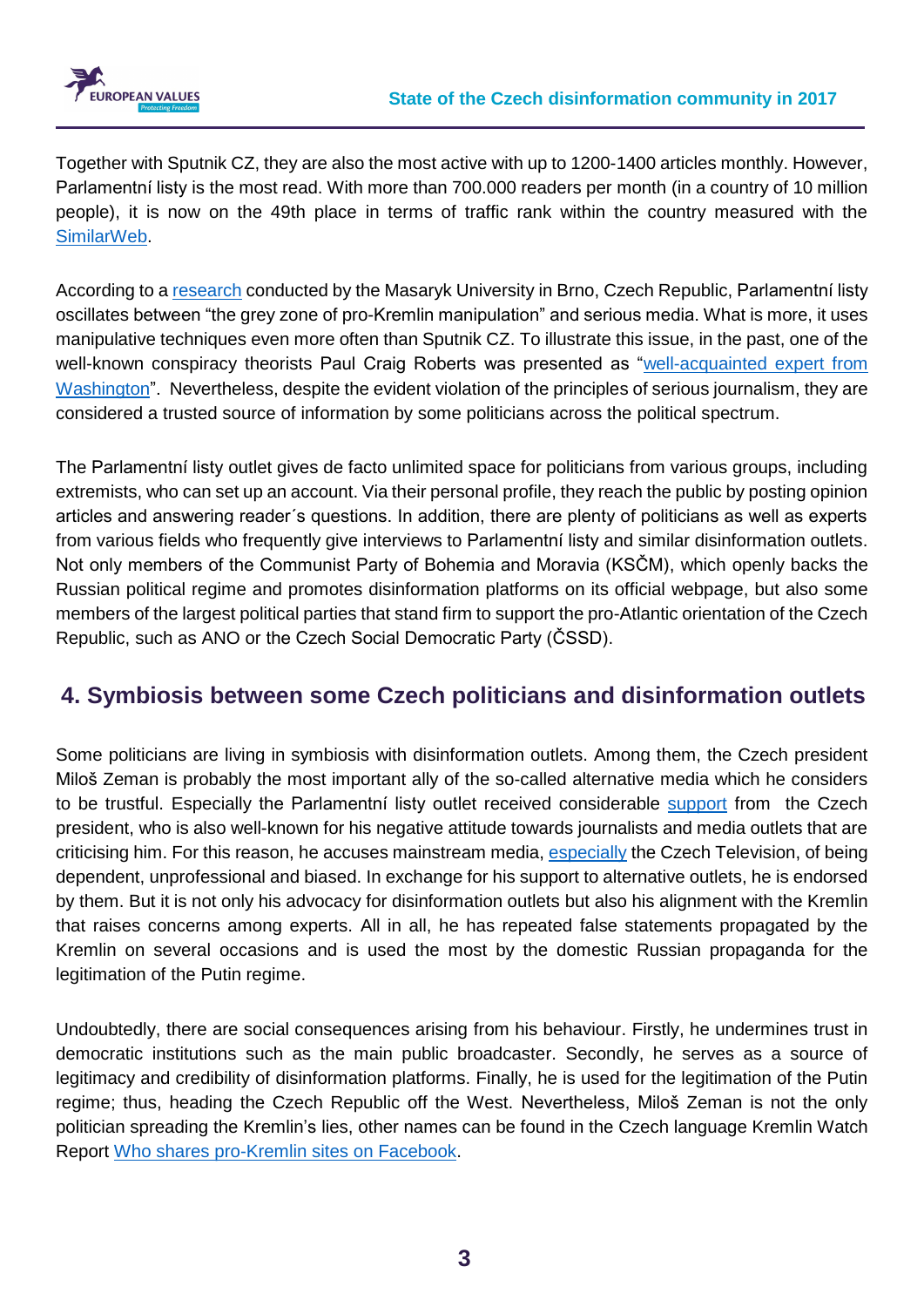



#### **5. Infiltration into the public media**

There have already been some cases of infiltration into the public media. Probably the most crucial is the case of René Zavoral, the director of the Czech public broadcaster *Czech Radio* who attended the Kramerius Prize for Independent Journalism ceremony, organized by the [Association of Independent](http://www.nezavislamedia.cz/)  [Media,](http://www.nezavislamedia.cz/) two times. It is controversial that a person leading such a highly professional and trustworthy medium finds himself in a society of people whose activities violates practically all the rules of quality and independent journalism.

Another example includes Radio commentators Jan Petránek, who repeatedly [claimed](http://www.parlamentnilisty.cz/arena/monitor/Zkuseni-odbornici-k-Rusku-Neni-to-agresor-zoufale-se-brani-Na-Krymu-staveli-sidla-pro-CIA-a-FBI-Putin-to-musel-zjistit-Cesko-pohlcene-evropskym-superstatem-429860) that Vladimir Putin had to annex Crimea as the FBI and CIA had built their bases there, and Petr Žantovský – a frequent commentator for Parlamentní listy and one of the founders of the Association of Independent Media.

Nevertheless, the state of mainstream and public media in the Czech Republic is generally good. This is supported by the [Freedom of the Press,](https://freedomhouse.org/report/freedom-press/2016/czech-republic) where the Czech Republic is labelled as "free", compared to two other Visegrad countries Poland and Hungary, both "partially free". What is more, according to the [2017 World Press Freedom Index](https://rsf.org/en/czech-republic) compiled by Reporters Without Borders, the Czech Republic ranked 23rd out of 180 countries.

#### **6. Major topics**

With some exceptions (e.g. Parlamentní Listy), internal affairs-related articles are rather limited compared to issues of global importance. Judging by the number of articles on the disinformation outlets that are focused on the anti-Americanism, Czech disinformation outlets pits the Czech Republic against the United States. In comparison with other important topics, such as the Czech membership in the European Union and NATO, the USA is obviously the main one. The reason for this may be the fact that most of their foreign sources are rather anti-USA than anti-EU.

Czech disinformation outlets use very similar arguments to Kremlin-controlled media such as Sputnik CZ. In a nutshell, no matter what happens in the international affairs, the USA is solely to blame. The common narrative includes "U.S. aggression around the world", "NWO and Deep State conspiracies", "USA meddling in the internal affairs of their less influential counterparts", etc.

Not surprisingly, Czech disinformation platforms challenge the Czech membership in the European Union and NATO. These entities seek to undermine the public support and trust towards these institutions and towards those politicians who support Czech belonging to the West. They accept and publicly defend Kremlin´s call to lift sanctions and its interpretations such as "NATO´s encirclement of Russia". In addition, they use sensitive issues such as the migration crisis to blame the EU. Some outlets even call for "Czexit", which was defined by the Security Strategy of the Czech Republic (2015) as the most significant threat to the Czech national interests.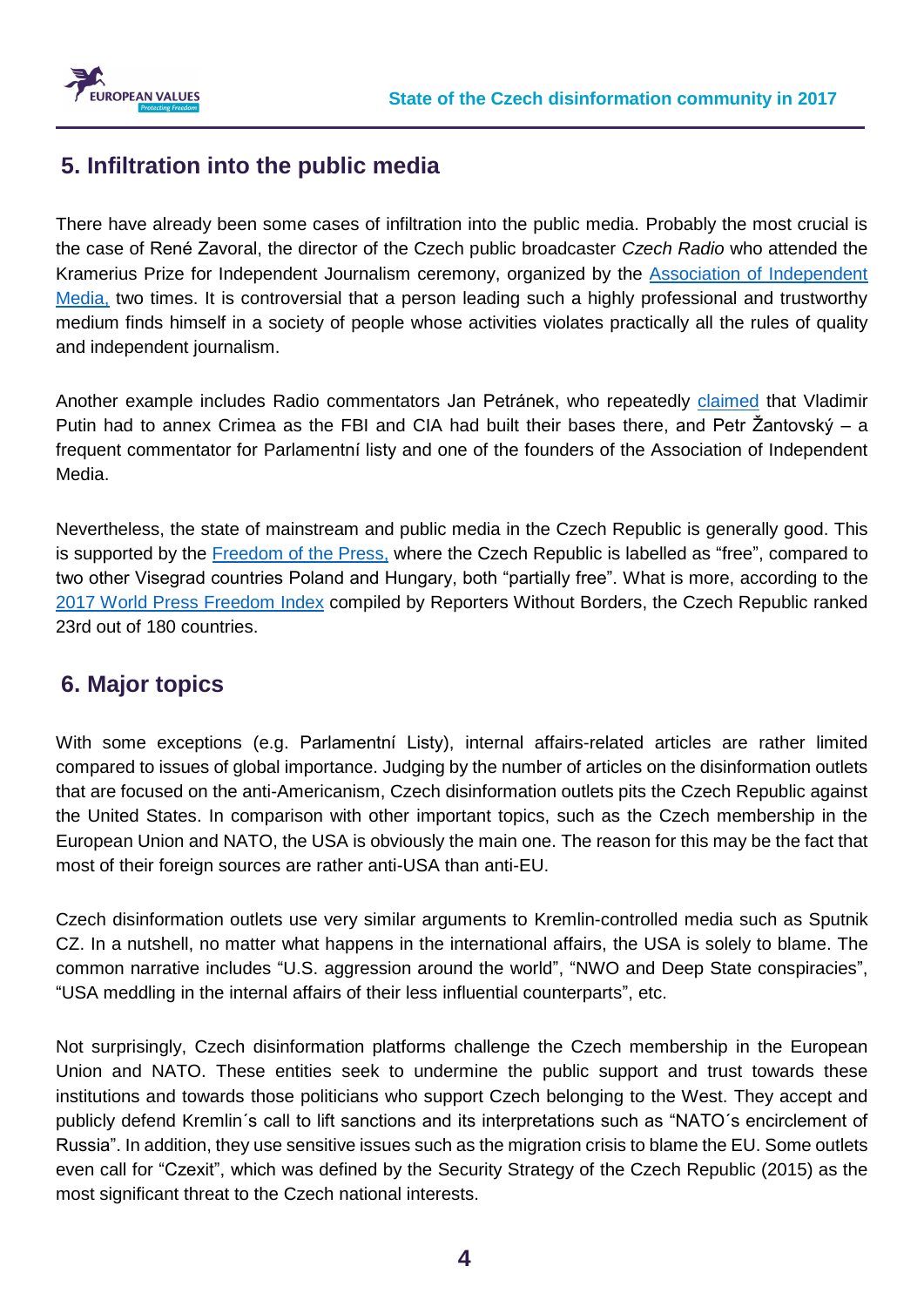

### **7. Trends in the activities of the Czech disinformation web platforms:**

Regarding the Czech disinformation scene, we observe the following trends:

• Trend 1: Most of the Czech disinformation sites are **non-transparent**. Frequently, it is not possible to identify their ownership and editorial structure, how they are funded, or how do they create and select content for publishing. Very rarely do disinformation sites provide such information on request. And if they do, only those that also provide it publicly on their websites.

Only a fraction of the people who make up the content of disinformation outlets is known. Some servers are based on the anonymity of the most active authors, who are hidden behind anonymous editorial abbreviations. These include *AE News, First News* and *Parliamentary letter*. Based on the investigation of the Kremlin Watch team and some Czech investigative journalists, we estimate that identity of only a third of those who are the authors of disinformation articles is known. Consequently, there is a lack of transparency in the authors' contributions and responsibilities.

• Trend 2: In the case of disinformation outlets whose authors are not anonymous, there is a **personal interconnection**. Commentators on disinformation servers are repeating and their articles are being taken by akin servers. A case supporting this trend is the activity of businessmen Ondřej Geršl, who owns one of the most read pro-Kremlin servers called *AC24* and another disinformation server Svět kolem nás (World Around Us). Noticeable is also a group of constantly repeating commentators publishing on various disinformation outlets, whose articles are being republished.

Sometimes, there is also an **interconnection with Slovak** disinformation entities. For example, a Slovak author of a propaganda project Zem & Vek moved into the Czech disinformation project Vědomí (Consciousness), which used to be published by AC24.

• Trend 3: Disinformation servers are also **linked to each other in content.** Only a limited number of disinformation or misinformation appear only on one web page. Usually, it is reproduced or recycled by allied or ideologically similar pages with slight adjustments or completely unchanged. This is one of the reasons why it is sometimes problematic to find out where the false information has originated. Another reason is that they practically ignore the standards of journalism such as citation, differentiation between facts and presumptions, etc.

• Trend 4: For some servers, **foreign disinformation platforms serve as the source of information and content** as well as the source of inspiration. These sources also repeat. In addition to the official Russian outlets Sputnik news agency and Russian television network RT, another widely cited pages are Global Research, Southfront, What Does It Mean, Breitbart, Zerohedge, etc. For example, the already mentioned web page *AC24* mostly cites Breitbart, Snews, Zerohedge, South Front and Prison Planet. Czech disinformation platforms also use some typical manipulation techniques that these web pages regularly use in their texts. From this point of view, they are not much different in form. What is distinguishable is the degree of expressiveness and vulgarity.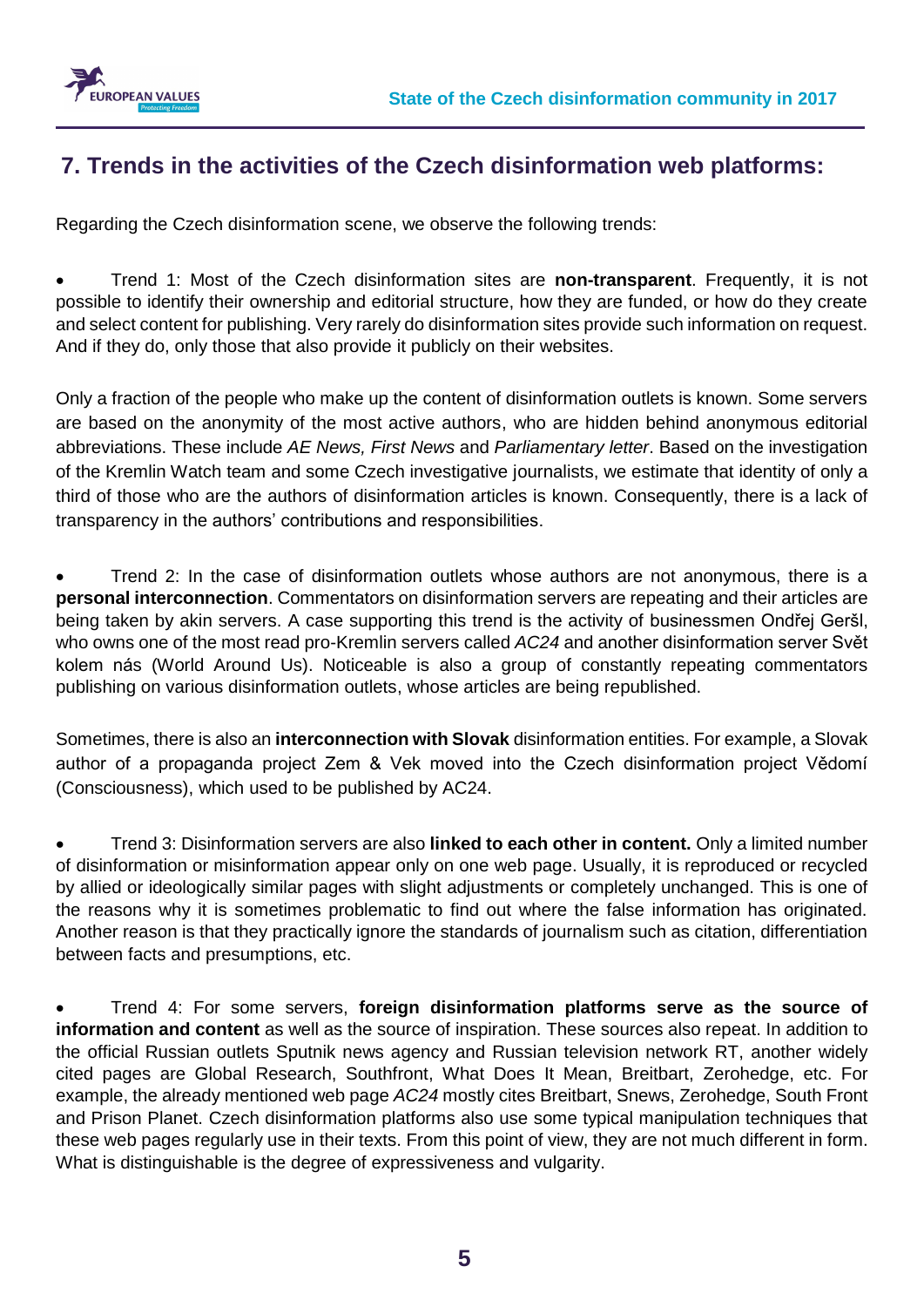

• Trend 5: Plagiarism is commonplace under the auspices of citations. The cited content is often deformed by selective choice and commentaries of editors. In this manner, **disinformation platforms widely cite politicians and (purported) experts** without their knowledge in order to support the platforms' narratives and to create an image of credibility and legitimacy.

• Trend 6: **The amount of disinformation platforms is quite surprising** considering their constant complains about the lack of financial resources, their limited number of contributors and also relatively limited thematic focus. Despite the poor visual and content quality (grammatical mistakes) and generally inadequate quality of provided information, many of these websites maintain their reading base and continue in publishing a large number of articles per month, which are being shared on other websites and social networks.

• Trend 7: **Some outlets diminish their responsibility for the content produced by minimizing their own authorized content**. Currently, we might observe that they shift their focus to republishing and recycling articles from other like-minded platforms. Both very active outlets, such as Parlamentní listy and Sputnik, as well as single-man projects tend to rely on articles taken from other web pages and to refer to politicians, journalists or alleged experts who fit into the general narrative. Consequently, they disclaim liability for their content by claiming that it is not an editorial opinion.

• Trend 8: Disinformation outlets **prefer foreign policy issues to domestic ones**. Since the beginning of the year, the outlets paid attention mainly to the U.S. and to the European Union, with a very critical attitude towards these institutions. In addition to the criticism of both actors, disinformation and conspiracy theories were common.